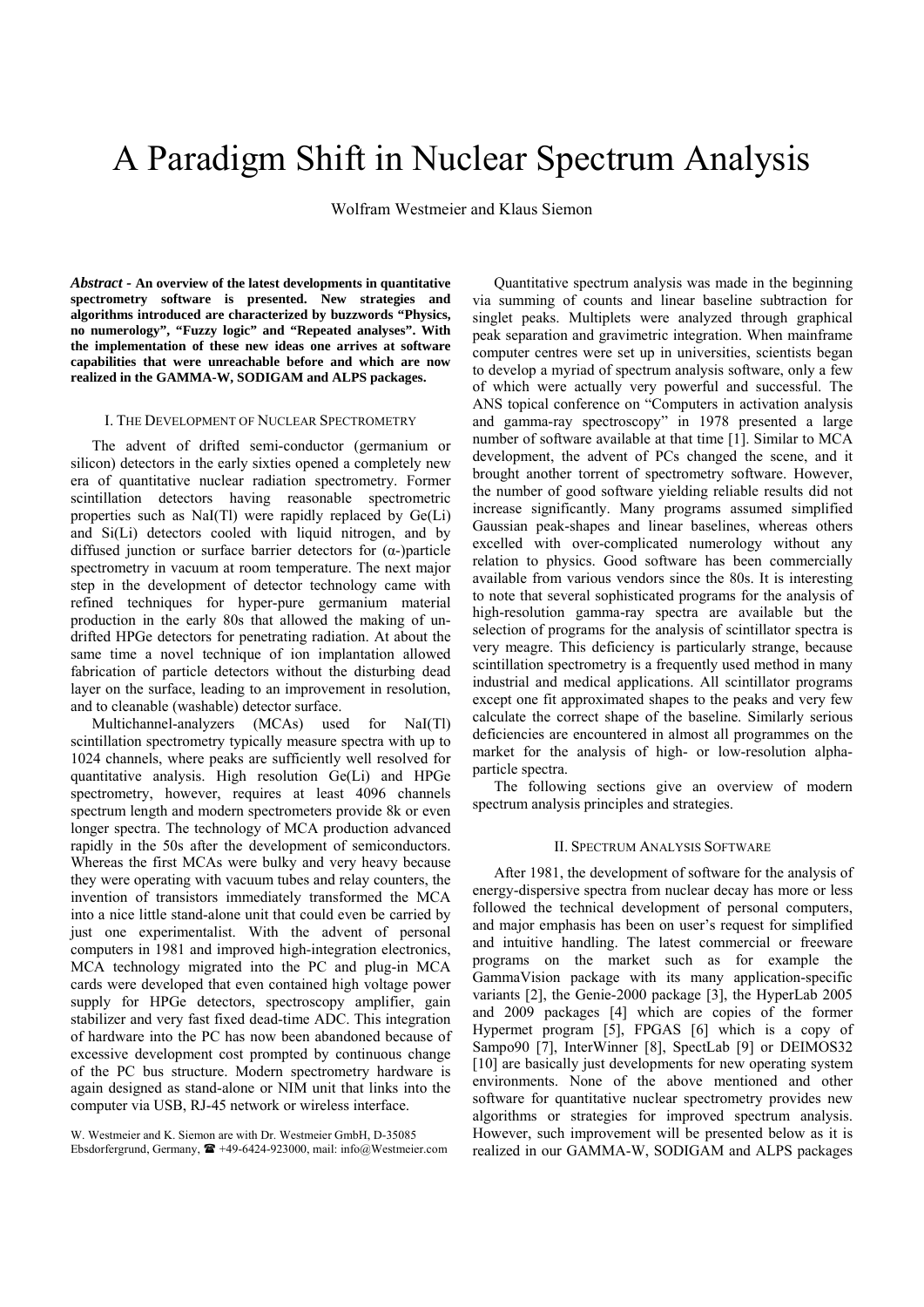for quantitative high-precision analysis of gamma-ray and alpha particle spectra.

All programs can analyse big singlet peaks correctly and with an acceptable level of accuracy, though it may seem that uncertainties of least-squares fitted parameters and of peakareas are significantly underestimated by some programs. A few general statements are:

- All programs run under WINDOWS<sup>®</sup>
- All commercial programs have software protection units
- All reasonable programs can read various spectrum formats
- All reasonable programs can make reliable automatic spectrum analyses
- All reasonable programs provide a software update service
- All reasonable programs provide on-line help and hotlines
- All reasonable programs provide spectrum oriented analyses but not peak-list oriented analysis.

Major inconsistencies are found in many programs where purely mathematical models are applied for the analysis of spectrometric properties and used to quantify peaks in the spectra (i.e. the numerology approach). Typical examples of inappropriate modelling are the linear or parabolic baseline under a peak, the purely Gaussian peak-shape, the square-root dependence of FWHM on energy, or the high-order polynomial description of the shape of a full energy peak efficiency function for γ-rays. Correct spectrum analyses can only be made when physics-oriented descriptions of relevant spectrometric properties are found and applied in spectrum analysis. It is not meaningful to assume a straight or parabolic line or another simple mathematical model for the shape of the baseline under a peak or multiplet. There is only one physical principle how the baseline is produced in the interaction of gamma-rays in the detector and there is only one shape of the averaged external background.

As an example, we will deduce the shape of the baseline under a peak. It is clear that inclusion of counts that lie under the baseline of a peak will yield an excessively large peak-area and thus one has to separate the background counts prior to peak or multiplet analysis. This problem was first tackled by Pratt [11] and a review of commonly used nonlinear baseline shapes was presented by Helmer and Lee [12] A graphical



Figure 1. Compilation of baseline-functions under a gamma-ray peak (after Helmer and Lee [12])

display of some of Helmer's examples is shown in Figure 1 where the peak-position is in channel zero. Simple examples such as a straight line are omitted in the figure. In various papers it was later shown [13-15] how one can accurately calculate the correct shape of the baseline under a peak or multiplet exclusively from the numbers of counts in the channels in a region under consideration. The method works without any model assumptions or arbitrary peak-shape description. The procedure used is based solely on the physics-oriented finding that the background in the lowenergy vicinity of a peak is constant, and it is smooth and continuous on the high-energy side, as shown in Figure 2. Moreover, there is a different height of the background before and after the peak, and the peak itself is almost a delta function. The method for baseline definition as described in refs. 13-15 is based solely on these few simple and apparent facts. It allows one to calculate the baseline and subtract background counts from the spectral region to be analysed prior to the peak fitting procedure. There is no need to know the numbers, locations and shapes of peaks in the region where the background is to be determined. The difference between simple (mathematical) baseline functions and the correctly calculated one may amount to less than 0.3% of the peak-area of a large singlet peak. The importance and validity of the method proves itself when it comes to the deconvolution of multiplets, especially where a small peak sits in the shoulder of another big one. Only when the physically correct baseline is calculated and subtracted from the multiplet, will the fitted area of the small shoulder-peak match the correct value.



Figure 2. Spectrum with one singlet full-energy peak

Another example of inappropriate numerology in peak analysis is the choice of purely mathematical descriptions of peak-shapes for the fitting process. Most programs adopt the physically supported assumption that the main contribution to a gamma-ray peak is a Gaussian distribution. A variety of model shapes are then assumed in order to describe the lowenergy and sometimes also high-energy tailing of the peak. Such numerical approximations for peak-shapes without any reference to nature are not an acceptable solution. The only acceptable procedure is to find out what the peak-shape actually looks like and then utilize that physics- or experience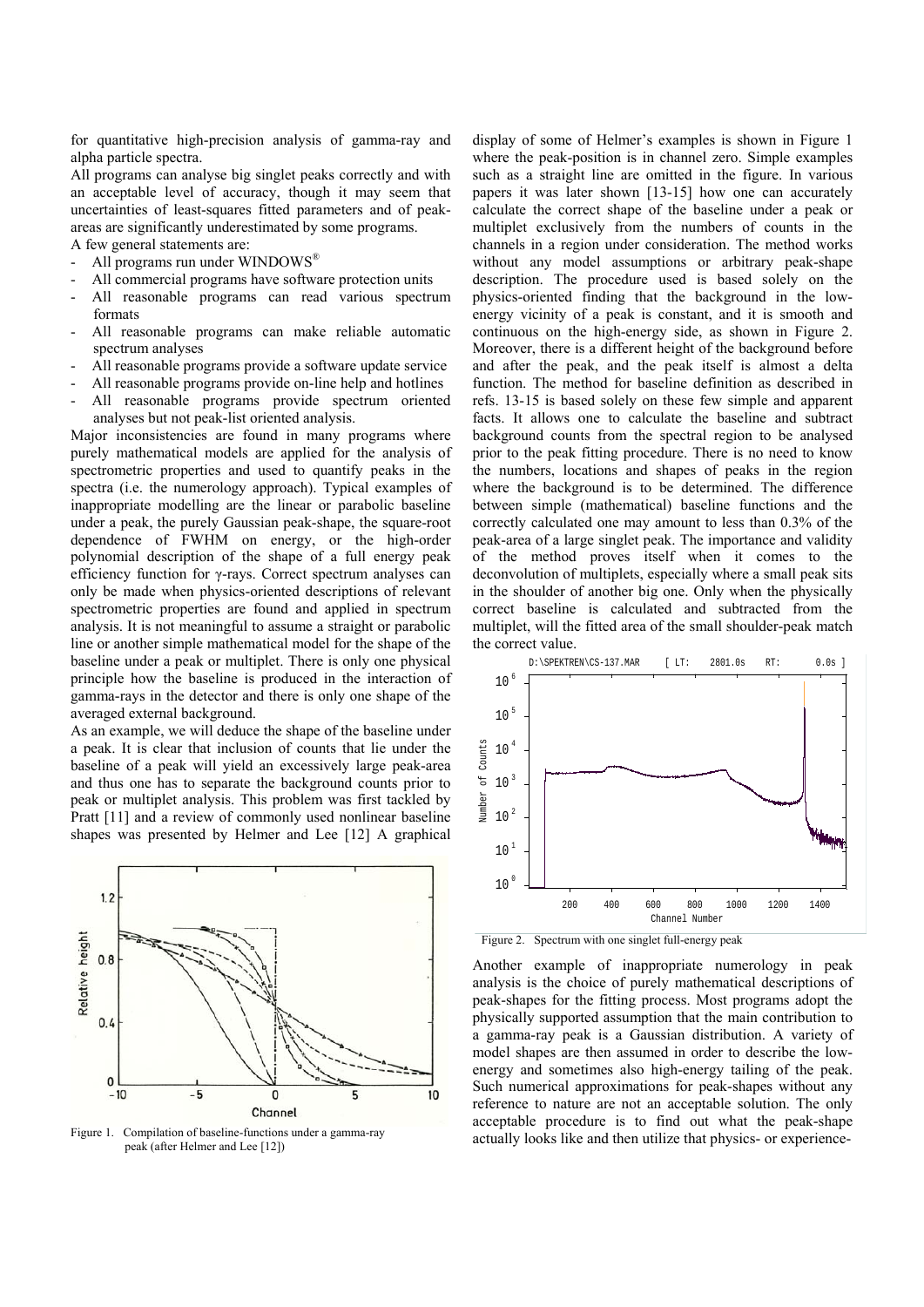oriented description in the spectrum analysis program. In this context, it should be noted that peak-shapes encountered for the old Ge(Li) detectors are different from shapes of modern HPGe detectors, and that the shapes found in very large HPGe detectors again may require different description.

 A completely new strategy towards programming spectrum analysis has been introduced in recent years. The heart of the method lies in the fact that there are often various different ways in which a solution to a problem can be found. Some ways may be good for one situation but poor for another, some procedures are generally usable whereas others may be suitable for only very specific cases. The modern approach to handling this dilemma of "how to do it right?" is called FUZZY LOGIC where one:

- uses all available methods and algorithms
- assigns weights to the various results, based on the applicability of the respective method
- discards inapplicable methods
- calculates the weighted average of valid results.

The averaged result of properly weighted individual solutions is always better, more stable and more significant than any single result. Typical applications in a spectrometry program for Fuzzy Logic solutions are, to give only a few examples, the definition of regions in a spectrum that may contain peaks, the definition of the average height of the background before and after a peak or multiplet, the automatic generation of the resolution function, the assignment of nuclides to detected peaks, or the initial search for potential peaks and shoulder peaks.

A very difficult task is the definition of all peaks that must be fitted in a selected region of the spectrum. There are programs that deduce the list of possible peak candidates from the userdefined library. This method of library-oriented spectrum analysis, however, intrinsically has a serious deficiency. Nuclides that are missing in the library will never be detected and, often worse than that, missing peaks will lead to erroneous analysis of other peaks in the fitted region. The fully automatic analysis of a spectrum for determination of peakpositions and peak-areas basically requires a priori knowledge of all peaks that exist. As this premise is never fulfilled the program must analyse regions under the assumption that detected major peaks constitute all components. The residuum

analysis of a fitted region may then reveal the presence of more peaks, or the analysis of statistical significance or peak proximity may render some of the fitted peaks as actually nonexistent. A new fit of the same region but with a different set of potential peak candidates may yield an improved fit and finally, sometimes after three or four attempts to analyse a region, the statistically best possible solution will be found. Because of the very high computing power of modern PCs, such iterative region analysis is not a practical problem at all.

 Examples of peak-fit results using modern commercially available programmes for spectrum analysis are displayed in Figures 3 to 5. A section from a HPGe spectrum taken from a U/Th source is shown in Figure 3 together with the course of the baseline and automatically fitted peaks. The sum-function of baseline plus peak contributions is also shown and it goes smoothly through the measured spectrum data shown as a histogram. As no peak-search algorithm will à priori find small peaks around channels 1372, 1380, 1390 and 1395, such complete automatic quantitative analysis of a region is only possible when consistent definition of peak FWHM with respect to neighbouring peaks or regions is controlled and when the region is subject to repeated analyses using various sets of possible peaks. Just to mention, the correct definition of uncertainties to measured numbers of counts in the spectrum (considering robust statistics) is an essential aid for finding missing peaks without an over-definition of spectrum components.

 In Figure 4 an unusual alpha-particle spectrum having very poor statistical precision is shown which was taken with an ion-implanted detector from a thin layer of "powder sample" consisting of ground Pitchblende material. The average grain size of the powder was around 60-100  $\mu$ m which is infinitely thick with respect to the range of alphas in material and therefore renders the material not suitable for high-resolution alpha spectrometry. Tails of peaks extend down to zero energy because alpha particles can be completely stopped within the thick sample. The maximum number of counts in one channel is around 60 counts, except in the low energy regime where beta particles and noise contribute to the spectrum.

Using the physics-oriented peak-shape that is expected for such sample material, i.e. correctly considering the energyloss of α-particles between emission and registration, which



Figure 3. Fully automatic analysis of a region around 1001 keV in the γ-ray spectrum from a U/Th-containing source



Figure 4. Analysis of an alpha spectrum taken from a sample of pitchblende powder containing  $^{238}$ U and progeny